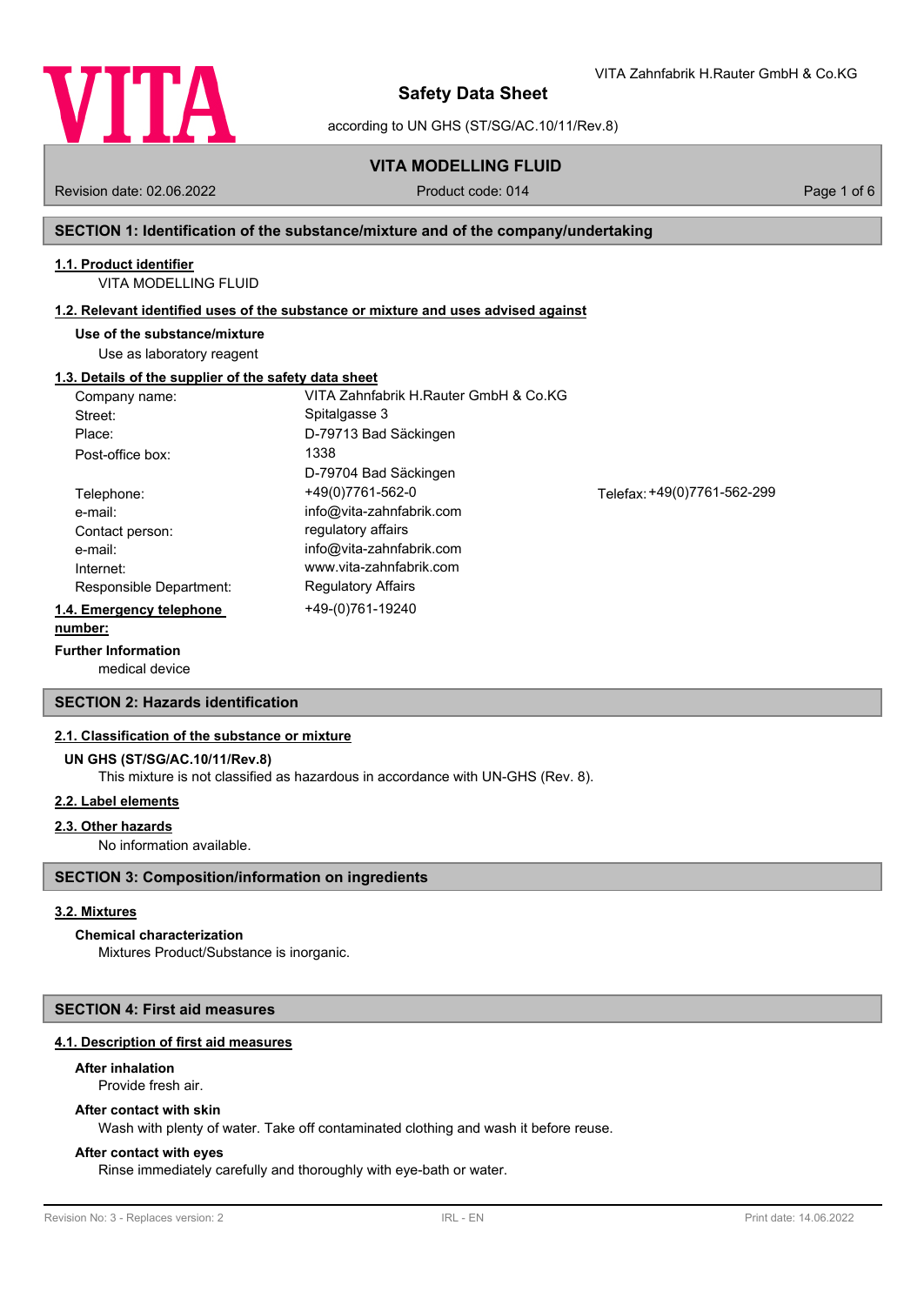

according to UN GHS (ST/SG/AC.10/11/Rev.8)

# **VITA MODELLING FLUID**

Revision date: 02.06.2022 Product code: 014 Page 2 of 6

# **After ingestion**

Rinse mouth immediately and drink plenty of water.

**4.2. Most important symptoms and effects, both acute and delayed**

No information available.

# **4.3. Indication of any immediate medical attention and special treatment needed**

Treat symptomatically.

#### **SECTION 5: Firefighting measures**

#### **5.1. Extinguishing media**

#### **Suitable extinguishing media**

Co-ordinate fire-fighting measures to the fire surroundings.

# **5.2. Special hazards arising from the substance or mixture**

Non-flammable.

#### **5.3. Advice for firefighters**

In case of fire: Wear self-contained breathing apparatus.

#### **SECTION 6: Accidental release measures**

#### **6.1. Personal precautions, protective equipment and emergency procedures**

#### **General advice**

Use personal protection equipment.

#### **6.2. Environmental precautions**

No special environmental measures are necessary. Clean contaminated articles and floor according to the environmental legislation.

# **6.3. Methods and material for containment and cleaning up**

#### **Other information**

Absorb with liquid-binding material (sand, diatomaceous earth, acid- or universal binding agents). Treat the recovered material as prescribed in the section on waste disposal.

#### **6.4. Reference to other sections**

Safe handling: see section 7 Personal protection equipment: see section 8 Disposal: see section 13

# **SECTION 7: Handling and storage**

#### **7.1. Precautions for safe handling**

#### **Advice on safe handling**

No special measures are necessary.

#### **Advice on protection against fire and explosion**

No special fire protection measures are necessary.

#### **Advice on general occupational hygiene**

Take off contaminated clothing. Wash hands before breaks and after work. When using do not eat, drink, smoke, sniff.

#### **7.2. Conditions for safe storage, including any incompatibilities**

#### **Requirements for storage rooms and vessels**

Keep container tightly closed.

#### **Hints on joint storage**

No special measures are necessary.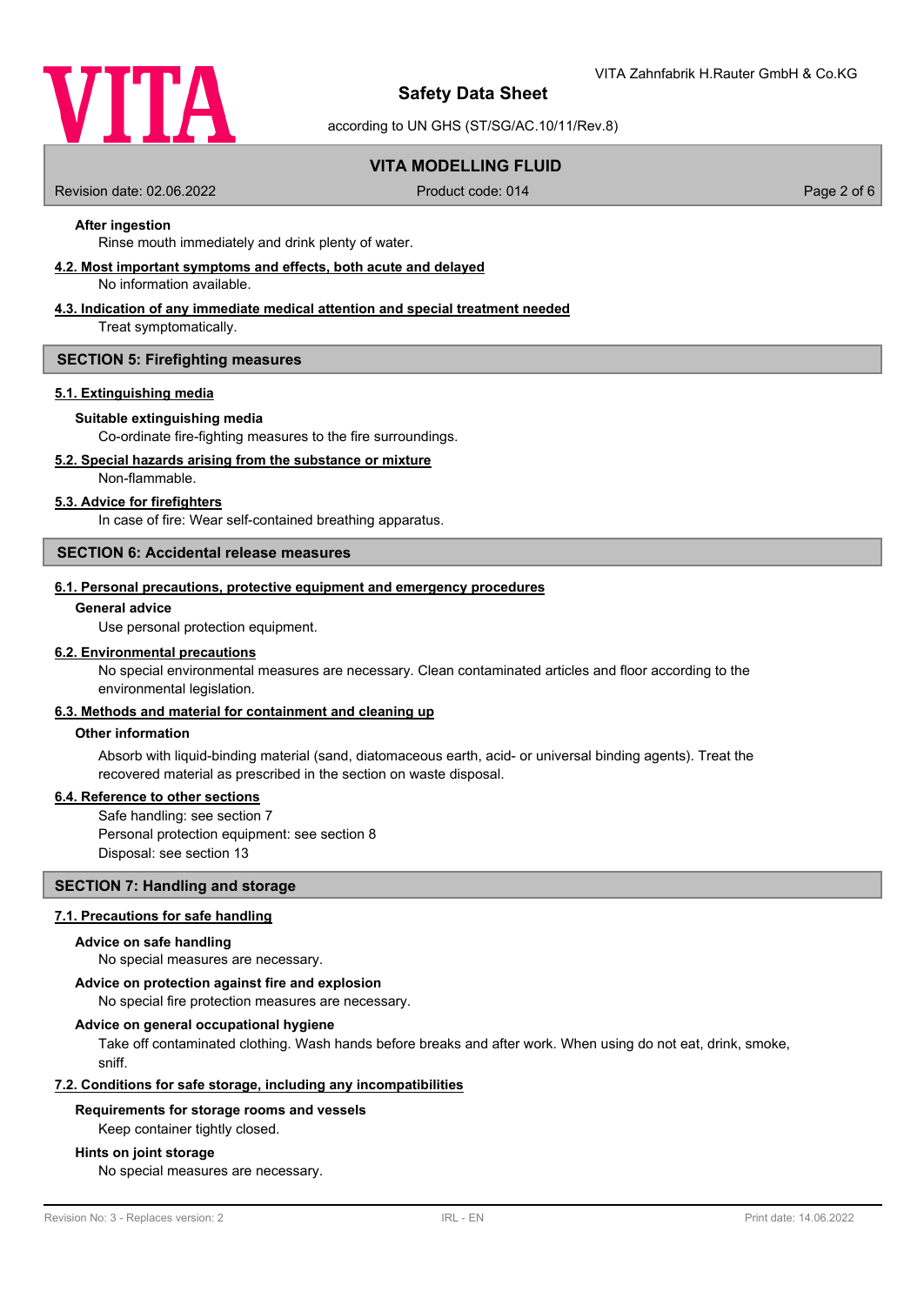

according to UN GHS (ST/SG/AC.10/11/Rev.8)

# **VITA MODELLING FLUID**

Revision date: 02.06.2022 Product code: 014 Page 3 of 6

# **SECTION 8: Exposure controls/personal protection**

#### **8.1. Control parameters**

# **8.2. Exposure controls**

#### **Individual protection measures, such as personal protective equipment**

#### **Eye/face protection**

Wear eye/face protection.

#### **Hand protection**

When handling with chemical substances, protective gloves must be worn with the CE-label including the four control digits. The quality of the protective gloves resistant to chemicals must be chosen as a function of the specific working place concentration and quantity of hazardous substances. For special purposes, it is recommended to check the resistance to chemicals of the protective gloves mentioned above together with the supplier of these gloves. Recommended glove articles KCL Dermatril P NBR (Nitrile rubber)

#### **Skin protection**

Use of protective clothing.

#### **Respiratory protection**

In case of inadequate ventilation wear respiratory protection. Open windows to ensure natural ventilation.

# **SECTION 9: Physical and chemical properties**

#### **9.1. Information on basic physical and chemical properties**

| Physical state:<br>Colour:                                    | Liquid<br>colourless |                           |
|---------------------------------------------------------------|----------------------|---------------------------|
| Odour:                                                        | characteristic       |                           |
| Changes in the physical state                                 |                      |                           |
| Melting point/freezing point:                                 |                      | 0 °C                      |
| Boiling point or initial boiling point and<br>boiling range:  |                      | 100 °C                    |
| <b>Flammability</b>                                           |                      |                           |
| Solid/liquid:                                                 |                      | not applicable            |
| Gas:                                                          |                      | not applicable            |
| <b>Explosive properties</b><br>The product is not: Explosive. |                      |                           |
| Lower explosion limits:                                       |                      | not determined            |
| Upper explosion limits:                                       |                      | not determined            |
| <b>Self-ignition temperature</b>                              |                      |                           |
| Solid:                                                        |                      | not applicable            |
| Gas:                                                          |                      | not applicable            |
| Decomposition temperature:                                    |                      | not determined            |
| pH-Value:                                                     |                      | 3,4                       |
| Solubility in other solvents<br>not determined                |                      |                           |
| Partition coefficient n-octanol/water:                        |                      | not determined            |
| Vapour pressure:<br>(at 50 $°C$ )                             |                      | <=1100 hPa                |
| Density:                                                      |                      | 0,99700 g/cm <sup>3</sup> |
| Relative vapour density:                                      |                      | not determined            |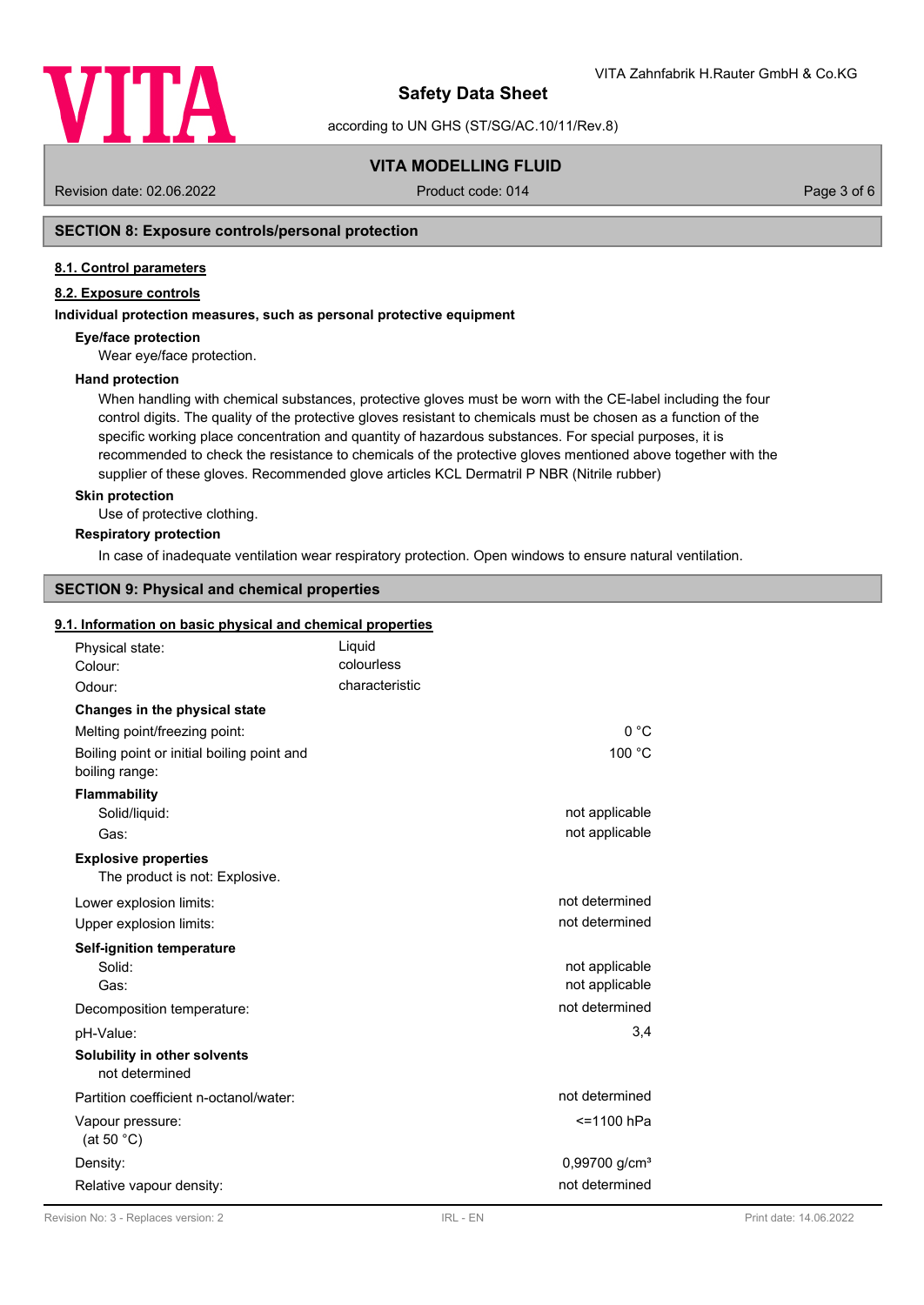

according to UN GHS (ST/SG/AC.10/11/Rev.8)

# **VITA MODELLING FLUID** Revision date: 02.06.2022 Product code: 014 Page 4 of 6 **9.2. Other information Information with regard to physical hazard classes** Not oxidising. Oxidizing properties

#### **Other safety characteristics**

Evaporation rate: not determined

### **SECTION 10: Stability and reactivity**

#### **10.1. Reactivity**

No hazardous reaction when handled and stored according to provisions.

#### **10.2. Chemical stability**

The product is stable under storage at normal ambient temperatures.

#### **10.3. Possibility of hazardous reactions**

No known hazardous reactions.

#### **10.4. Conditions to avoid**

none

# **10.5. Incompatible materials**

No information available.

### **10.6. Hazardous decomposition products**

No known hazardous decomposition products.

### **SECTION 11: Toxicological information**

#### **11.1. Information on hazard classes as defined in Regulation (EC) No 1272/2008**

#### **Acute toxicity**

Based on available data, the classification criteria are not met.

#### **Irritation and corrosivity**

Based on available data, the classification criteria are not met.

### **Sensitising effects**

Based on available data, the classification criteria are not met.

### **Carcinogenic/mutagenic/toxic effects for reproduction**

Based on available data, the classification criteria are not met.

#### **STOT-single exposure**

Based on available data, the classification criteria are not met.

#### **STOT-repeated exposure**

Based on available data, the classification criteria are not met.

# **Aspiration hazard**

Based on available data, the classification criteria are not met.

# **Additional information on tests**

The mixture is classified as not hazardous according to regulation (EC) No 1272/2008 [CLP].

# **SECTION 12: Ecological information**

# **12.1. Toxicity**

# The product is not: Ecotoxic.

**12.2. Persistence and degradability**

# The product has not been tested.

Solid content: 0,0 %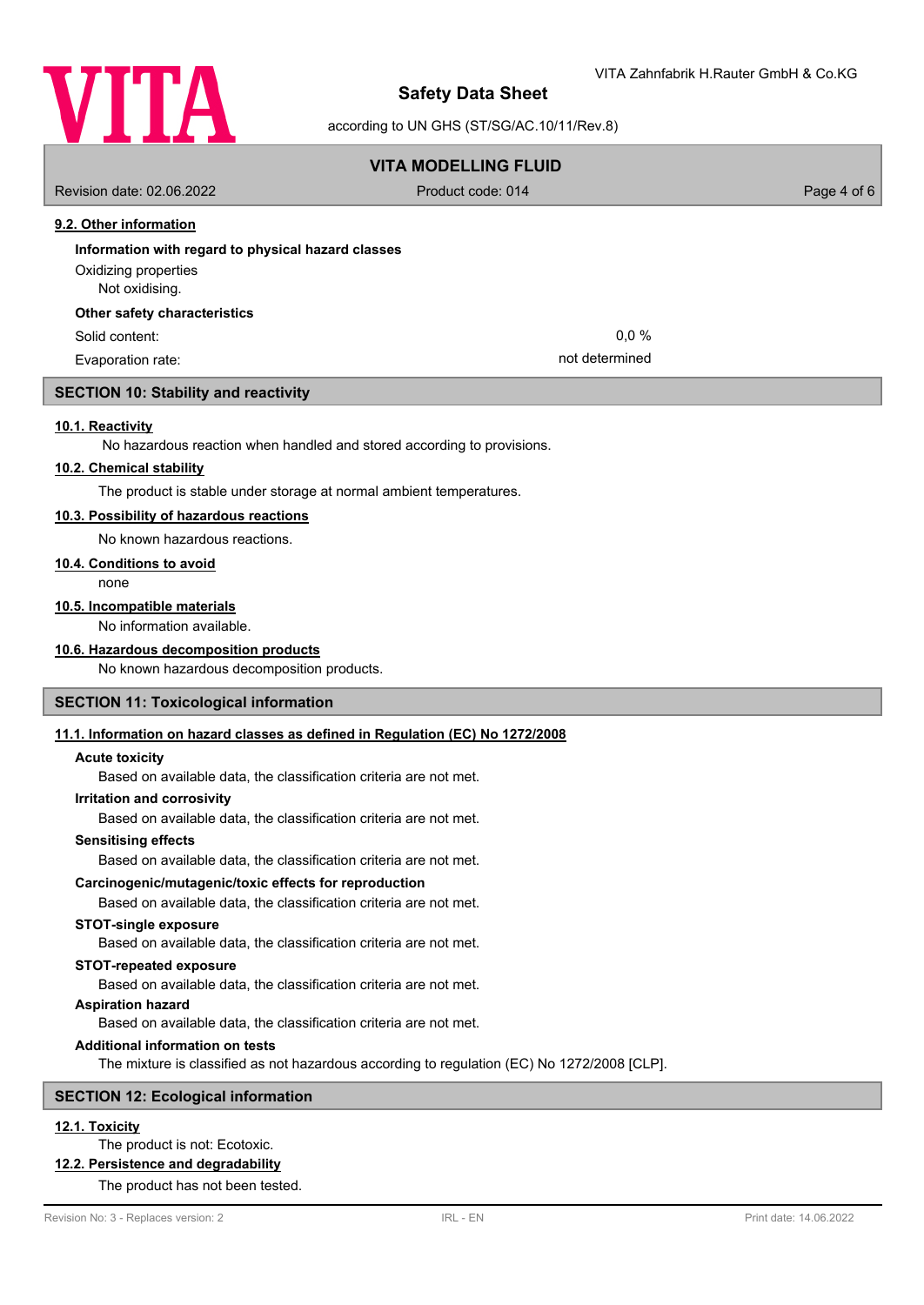

according to UN GHS (ST/SG/AC.10/11/Rev.8)

# **VITA MODELLING FLUID**

Revision date: 02.06.2022 Product code: 014 Page 5 of 6

# **12.3. Bioaccumulative potential**

The product has not been tested.

## **12.4. Mobility in soil**

The product has not been tested.

# **12.6. Endocrine disrupting properties**

This product does not contain a substance that has endocrine disrupting properties with respect to non-target organisms as no components meets the criteria.

#### **12.7. Other adverse effects**

No information available.

#### **Further information**

Avoid release to the environment.

#### **SECTION 13: Disposal considerations**

#### **13.1. Waste treatment methods**

#### **Disposal recommendations**

Dispose of waste according to applicable legislation.

#### **Contaminated packaging**

Wash with plenty of water. Completely emptied packages can be recycled.

#### **SECTION 14: Transport information**

#### **Marine transport (IMDG)**

| 14.1. UN number or ID number:     | No dangerous good in sense of this transport regulation. |
|-----------------------------------|----------------------------------------------------------|
| 14.2. UN proper shipping name:    | No dangerous good in sense of this transport regulation. |
| 14.3. Transport hazard class(es): | No dangerous good in sense of this transport regulation. |
| 14.4. Packing group:              | No dangerous good in sense of this transport regulation. |
| Air transport (ICAO-TI/IATA-DGR)  |                                                          |
| 14.1. UN number or ID number:     | No dangerous good in sense of this transport regulation. |
| 14.2. UN proper shipping name:    | No dangerous good in sense of this transport regulation. |
| 14.3. Transport hazard class(es): | No dangerous good in sense of this transport regulation. |
| 14.4. Packing group:              | No dangerous good in sense of this transport regulation. |
| 14.5. Environmental hazards       |                                                          |
| ENVIRONMENTALLY HAZARDOUS:        | No.                                                      |
|                                   |                                                          |

# **14.6. Special precautions for user**

No information available.

# **14.7. Maritime transport in bulk according to IMO instruments**

not applicable

#### **SECTION 15: Regulatory information**

# **National regulatory information**

# **SECTION 16: Other information**

#### **Changes**

This data sheet contains changes from the previous version in section(s): 4,7,8,9,15,16.

#### **Abbreviations and acronyms**

ADR: Accord européen sur le transport des marchandises dangereuses par Route (European Agreement concerning the International Carriage of Dangerous Goods by Road)